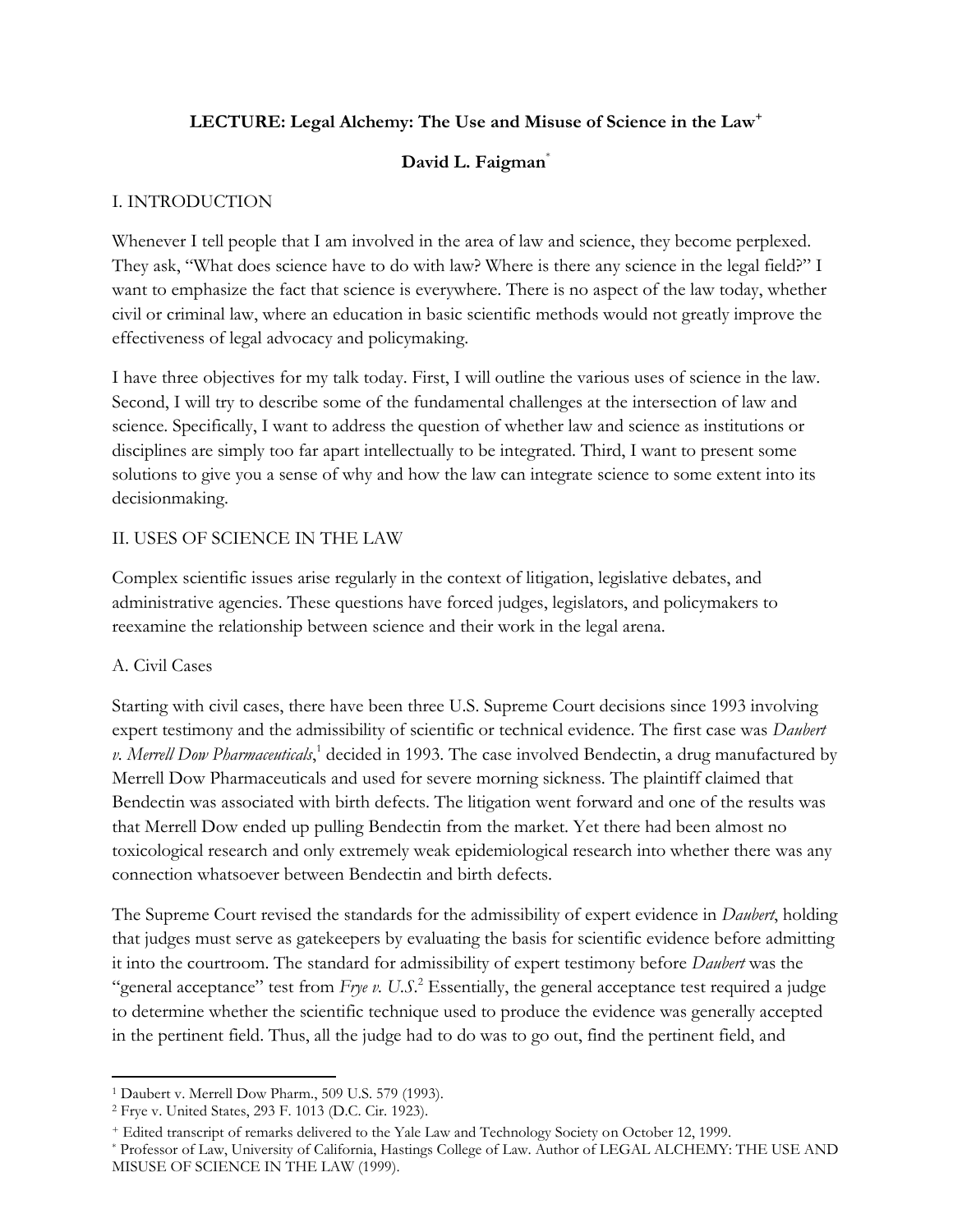inquire as to its general acceptance. If the field was polygraphs, for instance, she would locate a lot of people who did polygraphs and ask them if polygraphs are generally accepted. The problem with *Frye* then becomes obvious: it is similar to asking tea leaf readers, "Is tea leaf reading generally accepted?" Of course the answer will be that tea leaf reading is generally accepted. If you ask polygraphers whether the polygraph techniques are generally accepted, the answer undoubtedly will be yes. If you ask experimental psychologists if polygraphs are generally accepted, the answer will be no. *Frye* was problematic because it depended on the self-assessment of a group on whether that group's own activities are valid.

Without rejecting the *Frye* test, the *Daubert* Court held that the general acceptance test was not incorporated into the Federal Rules of Evidence.<sup>3</sup> Instead of simply determining whether a scientific technique is generally accepted, judges now are expected to understand the science themselves. *Daubert* was revolutionary because it put an end to judges' abdication of their responsibility to assess the reliability of proffered scientific evidence. Now, judges themselves are expected to understand the scientific method well enough to decide whether a particular technique is valid and reliable as evidence. This ruling has had dramatic implications for the judiciary. In fact, since 1993, the Federal Judicial Center and various state agencies have been holding seminars to help judges get up to speed on scientific evidence.

The problem is that courts have been inundated by civil cases involving scientific evidence. The volume of mass toxic tort litigation has been overwhelming. There are claims involving asbestos, agent orange, trichloroethylene, Bendectin, silicone implants, lead, tobacco smoke, Fen-Phen, and latex gloves, and the list goes on and on. Surgical implants alone account for tens of thousands of cases. Over 500,000 silicone implant cases have been filed in the United States. These civil cases have driven a lot of the reforms in the trial courts.

# B. Criminal Cases

While science was creating havoc in civil cases, DNA profiling came on the scene on the criminal side. Although DNA profiling turned out to be the most publicly debated topic, there are many other kinds of so-called scientific evidence that come into the criminal court. There are handwriting identification, bitemark analysis, ballistics, hair analysis, carpet fiber analysis, footprint analysis, and blood splatter analysis, all based ostensibly on some sort of empirical analysis. For a long time, many forensic scientists who dealt with these phenomena were able to get into court without having to produce any data whatsoever to prove the reliability of their investigative techniques. Now, however, trial courts are looking at this information more skeptically, as they did with DNA profiling. Courts are increasingly scrutinizing techniques and asking forensic scientists for data to support their work before admitting their testimony.

Just a few months ago, the Massachusetts federal court excluded handwriting analysis on the question of identity. The forensic expert could not testify that the defendant matched the handwriting sample left by the perpetrator of a crime. The judge in the Oklahoma City bombing

 $\overline{a}$ <sup>3</sup> See FED. R. EVID. 702.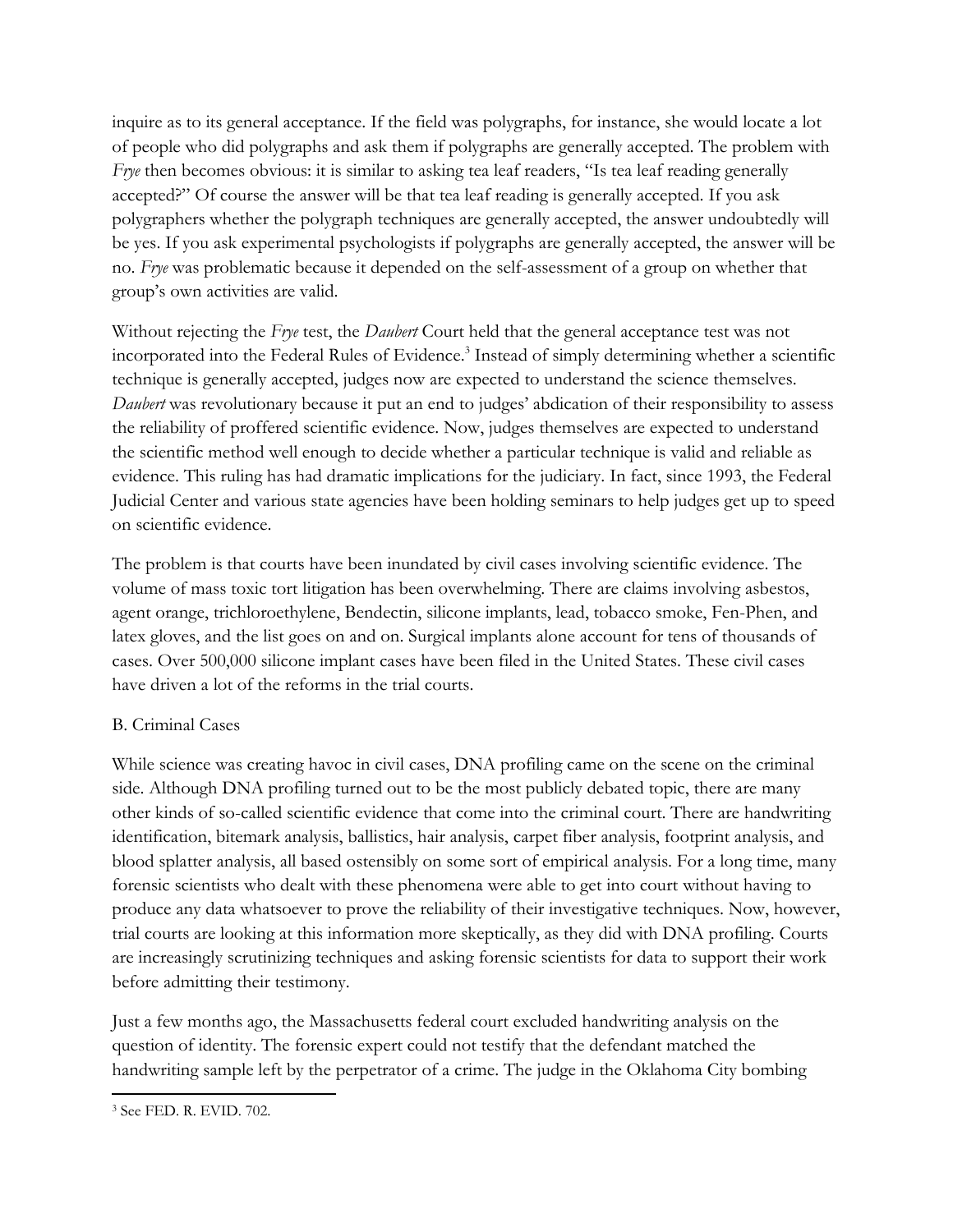case also was inclined to keep handwriting identification out after he asked if the experts had data to support their handwriting analysis techniques. What is fascinating is that if you start probing into what we consider as basic science, such as ballistics tests, you will find very little data to support widely-accepted investigative techniques. Forensic scientists now are running into problems because the courts are starting to ask more sophisticated and probing questions.

#### C. Constitutional Cases

In my new book, *Legal Alchemy: The Use and Misuse of Science in the Law*, I also discuss the Supreme Court's use of scientific evidence in constitutional cases. We tend not to think of constitutional cases as raising empirical questions, but such questions are everywhere. For example, empirical issues are involved in cases claiming that capital punishment is racially biased. In *Kansas v. Hendricks*, 4 the Supreme Court recently allowed states to involuntarily commit sexual predators on the theory that they will perpetrate more crimes. The Court, however, never even asked what error rate is associated with these predictions of violence. It never even considered the question. The Court's opinion was just shocking in its ignorance of the scientific method. In addition, cases that involve scientific advancements will have constitutional ramifications. Frozen embryos, genetic screening, and genetic manipulation are some technologies that will raise constitutional questions.

#### D. Congressional Uses of Science

In addition to looking at how the courts grapple with scientific evidence in civil, criminal, and constitutional cases, I was also interested in looking outside the judiciary. I wrote the book in part because I was curious to see how Congress and administrative agencies deal with science. The basic question that I was trying to answer in the book is, how do you bring empirical scientific research into normative, moral, policy-based analysis? I was shocked to discover how poorly Congress regards scientific evidence and how readily it ignores science. I have divided congressional use of science into three main categories in the book.

# 1. Big-ticket Science

One category is what I call big-ticket science. I examine two examples of the big-ticket science phenomenon. The first is the huge project involving the construction of a superconducting super collider. The ultimate goal of the project was to identify fundamental, physical laws of the universe with the help of the super collider. Congress spent \$2 billion to build a 14-mile hole in Texas, but then killed the project. The main reason they killed the project appears to be a lack of support for it within Congress. The reason they did not have enough support was that they did not spread the money around. Texas and Louisiana were the big winners, and every Senator and Representative who opposed the project complained because they were not getting any money for their own constituent states. One of the basic rules about Congress is that if you want big-ticket science to be done, make sure that every single state gets a piece of it. Otherwise, it will not get accomplished.

 $\overline{a}$ <sup>4</sup> Kansas v. Hendricks, 521 U.S. 346 (1997).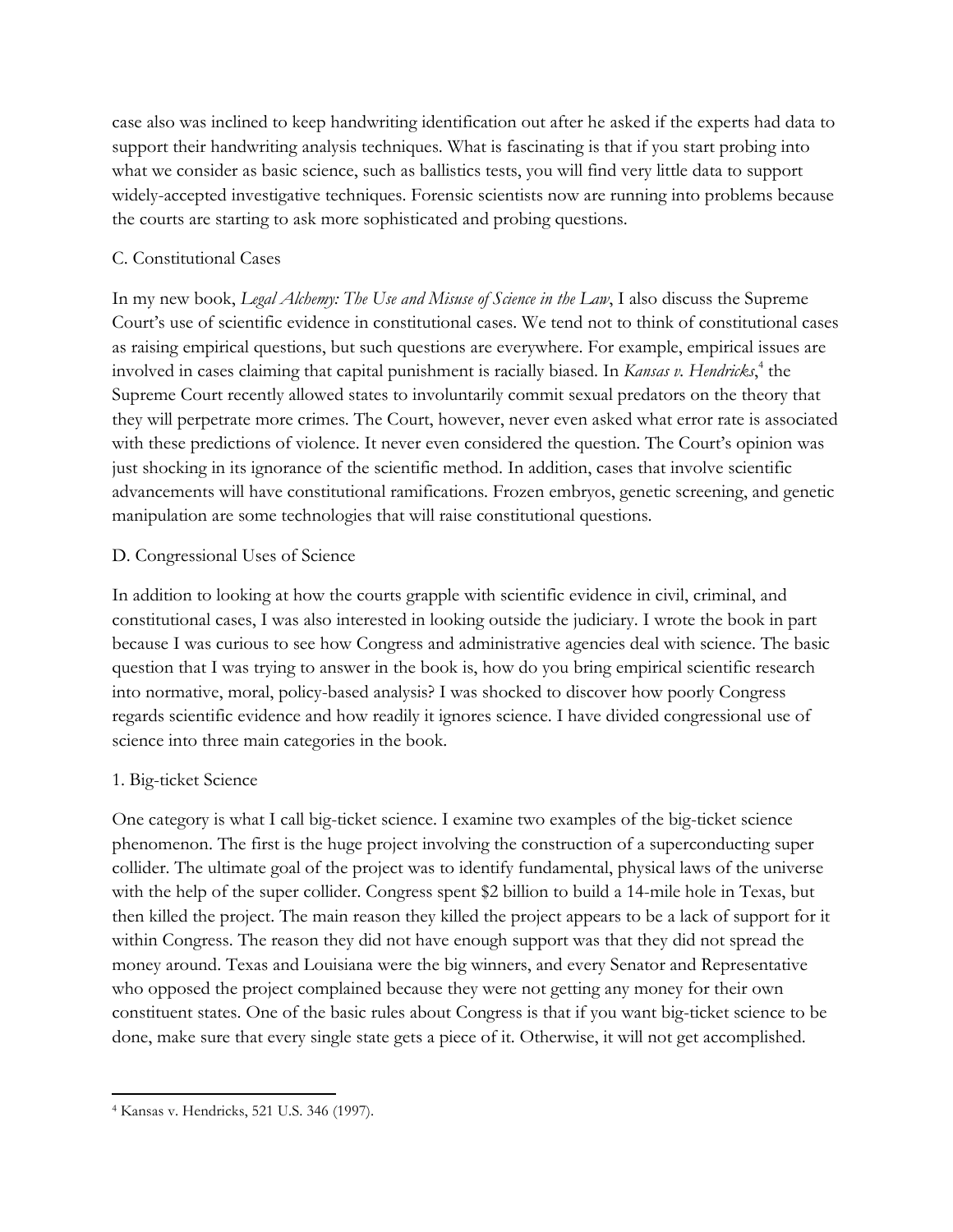A good example of this principle is the space station. The space station project continues, at the cost of over \$ 100 billion, because Congress distributed the money to numerous groups and no one state was favored. The human genome project is another example of big-ticket science. Congress pays attention, not so much to the science, but to the amount of money being spent and who is getting the money.

#### 2. Setting Moral Boundaries on Science

The second area that I looked at in terms of congressional use of science is Congress' role in setting the moral boundaries on science. When legislators see a significant technology emerging, they will want to impose their views on how the technology can be used morally and what uses of it would be immoral. Some of the examples I examine in the book are cloning, fetal tissue research, and human subjects research. These are areas where Congress likes to wax poetic about the immorality of whatever the science might be, cloning being a recent favorite.

# 3. Oversight of Administrative Agencies' Use of Science

The third area of congressional use is really the biggest as far as Congress is concerned, although it involves Congress indirectly. This area is congressional oversight of administrative agencies, especially those agencies that deal with clean air and water. Here, I focus on the recent rules regarding particulate matter and ground ozone that the Environmental Protection Agency (EPA) adopted two years ago. This past May, after the book was done and had gone through its last edit, a mini-crisis hit. I was just relaxing one Saturday morning and reading the New York Times when I glanced on the front page of the New York Times, "DC Circuit overturns EPA's rules on particulate matter and ground ozone." Immediately I called my editor and said, "Stop the presses," and I ended up having to rewrite the entire section dealing with the EPA's regulations. It was an author's nightmare. Interestingly enough, the D.C. Circuit struck down the ruling on the non-delegation doctrine, holding that Congress had delegated too much authority to the EPA to set standards and to do a cost-benefit analysis.

#### E. Uses by Administrative Agencies

I also examine directly how administrative agencies themselves use science. One of the subjects I discuss is the reintroduction of the gray wolf into Yellowstone National Park. There was a lot of conflicting biological theories about what exactly the wolf would do when it got back to Yellowstone. Opponents of reintroduction, namely the ranchers and the hunters, argued that it was going to wipe out the cows and the deer, and eat everybody's cats and dogs. Not surprisingly, proponents of bringing the wolf back talked about the beauty and the wonder of such a magnificent creature.

One of the things I get out of this discussion is the interaction between the administrative agencies and Congress. Congress uses committee hearings to beat administrators over the head to try to bring them into line. In this case, the gray wolf was protected by the Endangered Species Act of the 1970s, and the Act required that the federal government reintroduce the wolf into its natural habitat. The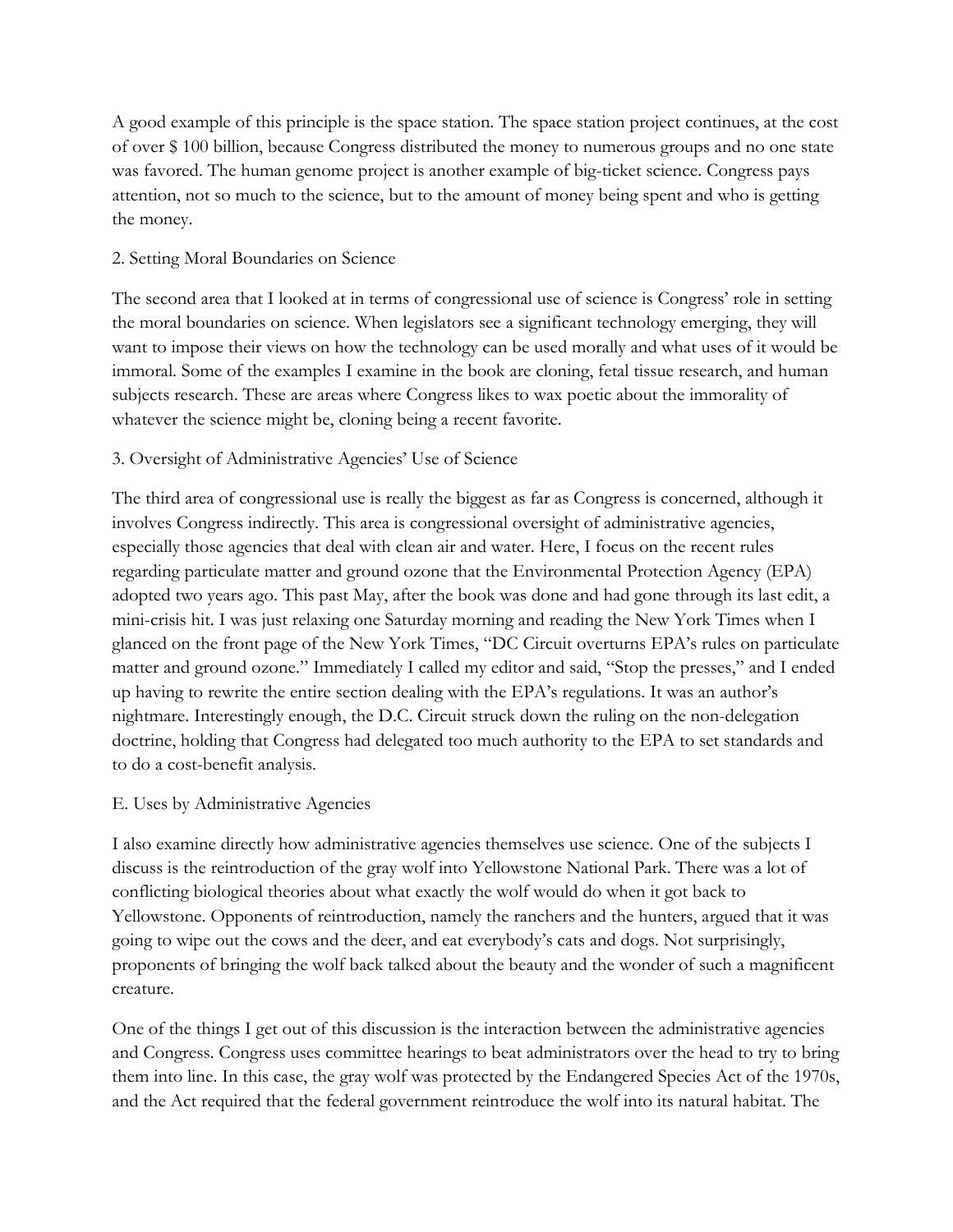Department of the Interior had control of that, and so long as it was controlled by the Republicans, they sat on it. They sat on it throughout the Reagan and Bush presidencies, during which time Congress tried to instigate action by requiring the relevant agencies to file an environmental impact statement. After Clinton assumed office and the Republicans took over Congress, the Interior Department became interested in bringing the wolf back while Congress became an opponent. The story ended when Bruce Babbitt took over and, seeing that the Republicans now had control of the House of Representatives, immediately let the wolves go in Yellowstone, knowing that it would be virtually impossible for Congress to get them back. The dynamics and power shifts between Congress and the Department of the Interior were intriguing.

# III. CHALLENGES IN THE INTERSECTION OF LAW AND SCIENCE

All of this is just to give some sense of how different entities-trial courts, both civil and criminal; the Supreme Court; the legislature; and administrative agencies-are dealing with scientific research and the integration of science into the law. In my book, I tried to get a sense of what the real obstacles are, and I identified four basic challenges that confront the legal system in its efforts to integrate science and the law.

#### A. Unavailable Data

One problem is what I refer to as unavailable data. Part of the problem with unavailable data is that there are very different timetables for law and for science. For example, legal liability for silicone implants had already been imposed before the first major epidemiological research on silicone implants had been conducted. Because of the time lag, the question is, what happens if science later determines that silicone implants are perfectly harmless? How do we turn back time in the law?

Another example is global warming. We have to make decisions about global warming today, even before we are quite sure about what all the costs and benefits of each policy choice are. Legislators and policymakers have to make decisions under extraordinary conditions of uncertainty, decisions which must be made knowing that circumstances might change over time.

Trial courts, in particular, have difficulty making these types of decisions. In the 1980s, people were convicted based on DNA profiling with three loci matches. That is, if a defendant's genetic material matched the DNA left by the perpetrator of a crime at three locations on the genetic material, then the prosecutor urged that the defendant had left the DNA at the crime scene. Today, the Federal Bureau of Investigation (FBI) recommends thirteen matches between the defendant's DNA and the perpetrator's DNA as proof that the defendant is the perpetrator. The question now becomes whether a person who had been convicted on the basis of a three-loci match now should be able to file a habeas petition to challenge his conviction because the FBI now requires thirteen matches. Do we go back on our legal decisions when science provides us with new information?

Another problem with the unavailable data issue is that the law and science very often have different outcome measures. For example, post-traumatic stress disorder, rape trauma syndrome, and battered women syndrome are all diagnoses that were formulated as therapeutic diagnoses to help in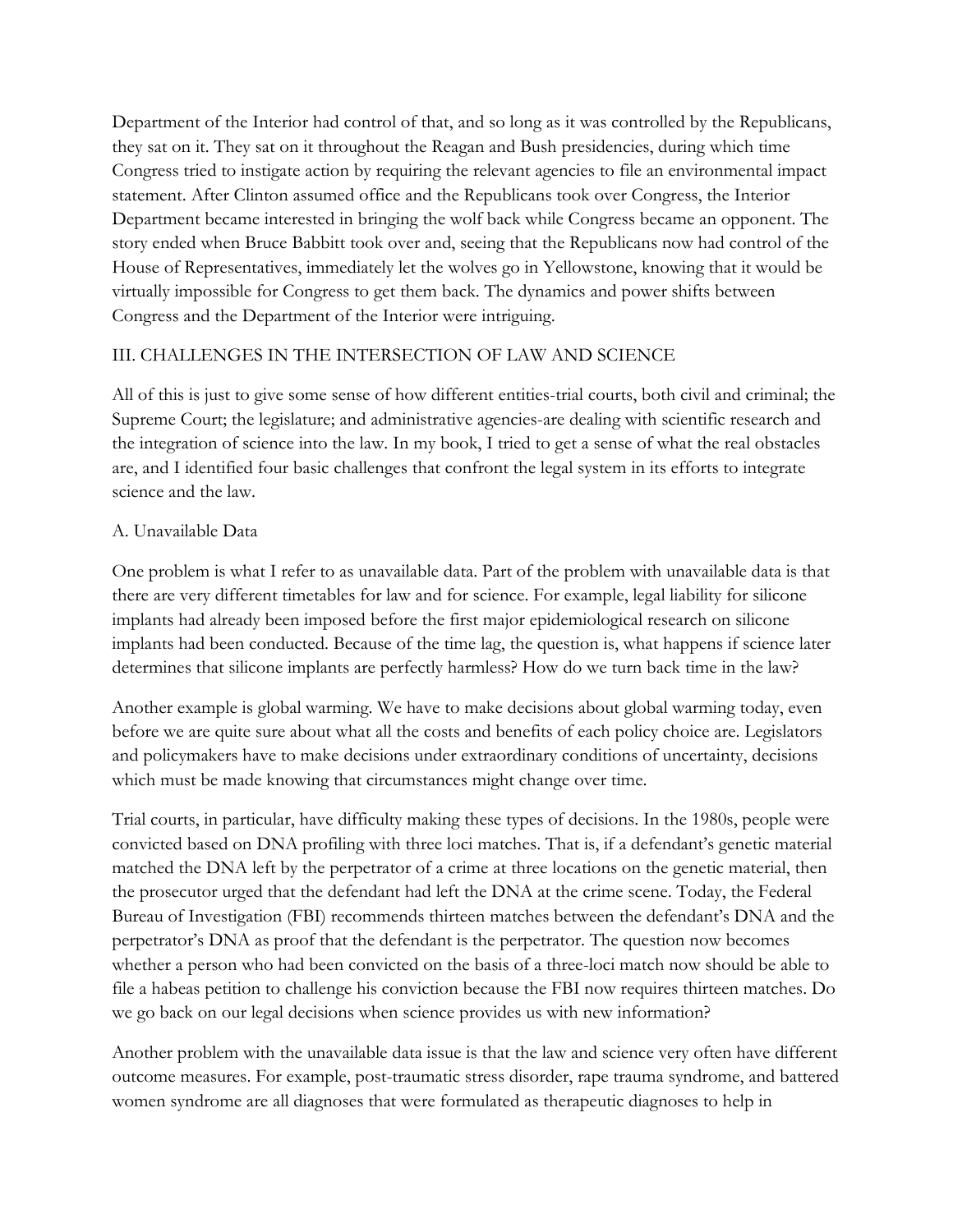treatment. For most of these, there is virtually no research. The little research that has been done has been treatment-oriented research. The law, however, focuses on forensics, not on therapies. Therefore, acceptance of a diagnosis for a therapeutic purpose does not mean that it is also generally accepted for a forensic purpose. Post-traumatic stress syndrome is generally accepted by clinical psychologists, but not by forensic scientists. Nevertheless, the law often conflates these two, and courts fail to realize that they need to ask questions relating to the use of the science in the legal context, not in the clinical context.

Similarly, what do we do with toxicological research involving animals? Is animal research generalizable to humans? Epidemiological research is also an issue. Epidemiological research looks to see whether the exposed population-those who took the drug, ate the food, or had the silicone implant-has an increased incidence of an illness. If the answer is yes, for example, that the incidence of disease is two times greater in the exposed population than in a non-exposed population, then the answer tells us something about the population. This, however, tells us little about any one particular plaintiff. Knowing that a community served by a contaminated water supply has a higher incidence of leukemia does not tell us whether a particular leukemia victim got leukemia because he drank toxic chemicals dumped into the water supply by the defendant or whether his leukemia had some other cause.

Differential diagnosis is another subject that often confuses the boundaries between science and law. Medical doctors use differential diagnosis to rule out certain causes of disease, thereby permitting them to identify the disease. Lawyers, on the other hand, attempt to use differential diagnosis to identify the cause of the disease. It might very well be that doctors appropriately use differential diagnosis to identify a disease, but that does not mean that differential diagnosis can identify what caused the disease. In *Heller v. Shaw Industries*, 5 Judge Becker made just that mistake. He reasoned, wrongly, that since doctors rely on differential diagnosis, the courts certainly should rely on it as well. The fact of the matter, however, is that physicians and lawyers rely on different techniques and data.

# B. Understanding the Science

Another problem with integrating law and science is understanding the science. We have judges and legislators making decisions based on virtually no experience and no education in math and science. Laypersons in the legal system, such as jurors, have the same problem. How does a lawyer explain complex science to them? The adversarial method further complicates the understanding and use of science because it tends to polarize science. A litigator does not present middle-of-the-road scientific evidence; instead, he will present the expert at the end of the spectrum that best supports his arguments. He will put on the witness stand the physician who is sure beyond medical certainty that he is right. The result is that jurors and judges are given only the polarized views of the science.

# C. Integrating Science and Policy

 $\overline{a}$ <sup>5</sup> See Heller v. Shaw Indus., 167 F.3d 146 (3d Cir. 1999).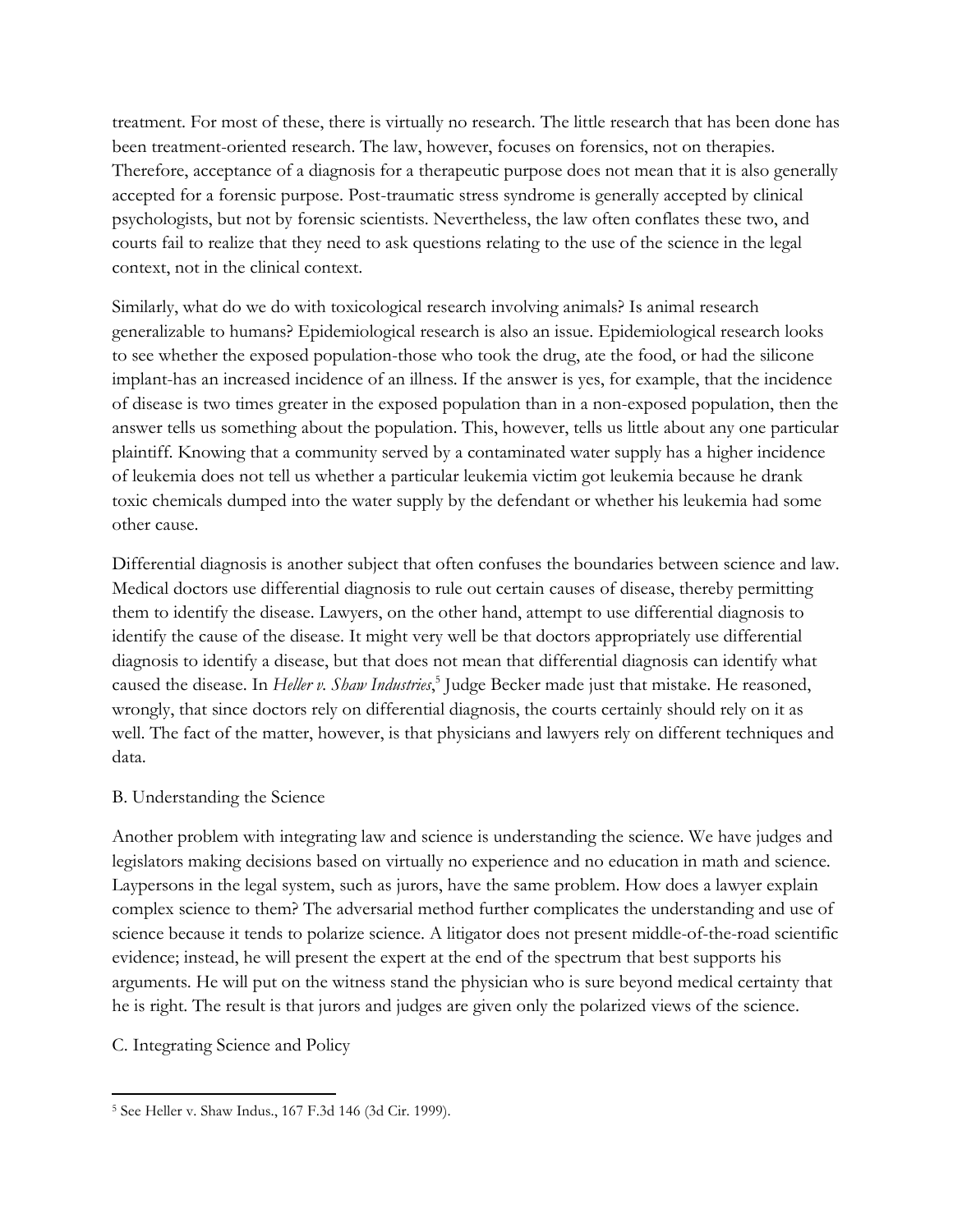The third fundamental challenge is that the issue of integrating science and policy just may be too big for the human mind. Maybe we are simply not smart enough to integrate science and policy.

Think about the difficulty of integrating complex science into complex policy. The example I use is a case that came out of my clerkship. The Corps of Engineers wanted to build a reservoir outside Houston, Texas. The argument was that a reservoir would prevent drought and the problem of dislocation, and enhance navigation, recreation, fish and wildlife. The reservoir, however, would also harm some wildlife-it would replace certain birds with other kinds of birds and certain fish with other kinds of fish. Furthermore, as the Sierra Club argued, the reservoir would basically wipe out the oyster and shrimp populations in the Gulf of Mexico because the salinity levels would change in their breeding areas and this would allow fish and other predators to prey on them. In order to decide whether or not to permit construction of the reservoir, the Corps had to integrate the information about the likelihood of drought, the empirical effects of drought, and the economic effects of the reservoir on the area. There were also questions about the comparative values of certain species of birds, oysters, and fish. There are questions about the error rates associated with all of these empirical predictions. How should a court or legislator factor all these variables to come up with the right answer?

# D. Cultural Conflicts

Finally, there are inherent cultural conflicts between the law and science. Obviously, among these issues are free will versus determinism, adversarial processes versus cooperative processes (science being a little bit more cooperative), and the law's reliance on precedent versus science's willingness to throw away precedent and move toward progress. These are some basic cultural conflicts.

# IV. SOME ANSWERS TO THE QUESTIONS ABOUT INTEGRATING SCIENCE AND THE LAW

# A. Science Cannot Prescribe Policy

What do we do about all this? I try to offer some answers that may facilitate and streamline the use of science in the law. First of all, scientists should not be allowed to prescribe policy. Ultimately, legislators and policymakers need to understand the science well enough so that when scientists come to them with their agendas, they can separate the science from the ideology and make the proper policy decision. When, for instance, advocates of battered women syndrome lobby to protect women who kill their abusers in self-defense, the legislator is the one who must makethe policy judgment regarding the law of self-defense. The judgment is up to the legislators to make, so they need to understand how reliable the science is.

One of the examples I use is Edward O. Wilson, one of my heroes, who is a biologist at Harvard. He frequently testifies before Congress on biodiversity and the environment. He is very honest and states at the beginning of his testimony that he intends to describe the effects of extinction on the environment, but that the legislators need to understand that his goal is to avoid extinction if possible. That goal is a value judgment because extinction is not inherently negative. It is an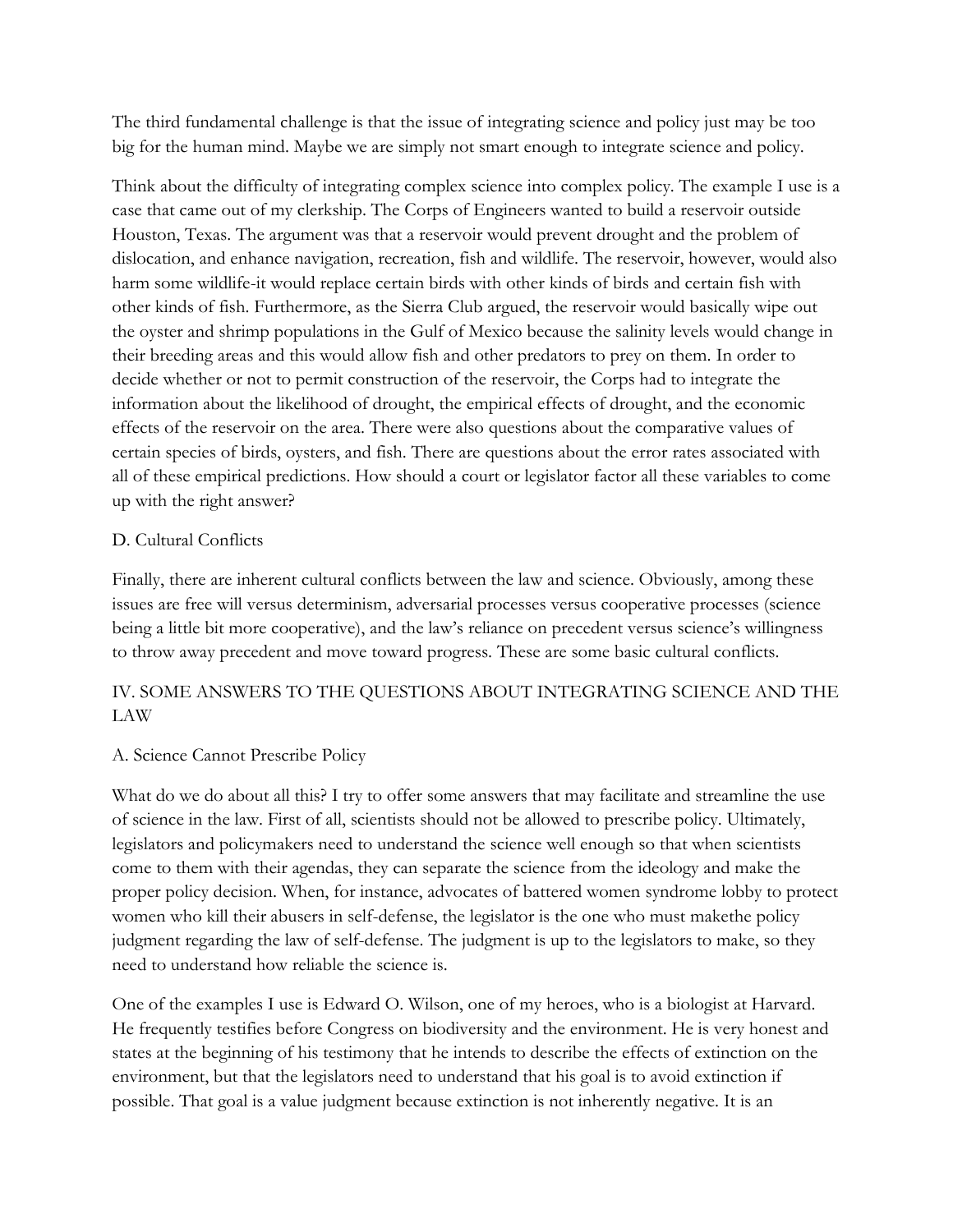outcome that we, as interested citizens, invest with value judgments that have nothing specifically to do with science. Unfortunately, most scientists do not state their normative policy preferences as plainly as Wilson.

#### B. Error Rates are Matters of Policy

Another basic principle is that the error rates associated with science are themselves a matter of policy. That is, we tend not to know anything with 100% certainty and that is almost always true in the science policymaking area. All applied sciences have huge error rates associated with them. Let us return to *Daubert* and Bendectin. If courts permit the litigation to go forward, Merrell Dow removes the drug from the market. If science later determines that Bendectin does not cause birth defects, then we have lost a valuable drug and society suffers harm. On the other hand, if we get rid of the litigation and it turns out that Bendectin does cause birth defects, then we have not allowed the plaintiff to recover and all those people who have suffered because of the defendant's drug will have no recourse. Answers to whether or not Bendectin causes harm have an error rate associated with them.

The other example is global warming. How should we react to global warming when there is a huge error rate associated with global warming? The temperature rise is going to stop, but when is it going to stop, at two degrees or at eight degrees? What if we spend hundreds of billions of dollars to avoid global warming because we think the temperature will rise eight degrees when in fact, it rises two degrees? Deciding whether to spend money to ward off something that may not occur or to take the risk of global warming is a matter of policy.

As lawyers, we understand this gamble on the error rates. Take the burdens of proof in civil versus criminal cases as an example. In civil cases, we do not care about false positives and false negatives as is reflected in our very light burden of proof; we have not decided whether it is better for plaintiffs or for defendants to win. In the criminal context, however, we have decided that false positives are much worse than false negatives. As Blackstone said, it is better to let ten guilty people go free than to convict one innocent person. This is a policy statement by a policymaker who has decided that it is better to avoid locking up innocent people than to worry about letting guilty people go free. Policymakers must make these judgments because they are empowered to do so by our constitutional form of government.

# C. "Science Policy" Requires Scientific Knowledge

Next, "science policy" requires scientific knowledge. Policymakers are getting the tools by which to understand the basics of science. The trial courts now have reference manuals and court-appointed experts to help them. There is a program being run by the American Association for the Advancement of Science that aims to create a roster of experts for courts to turn to as courtappointed experts. These experts will be able to assist judges both in understanding the admissibility of scientific evidence and in explaining to the jury how certain technologies should be interpreted.